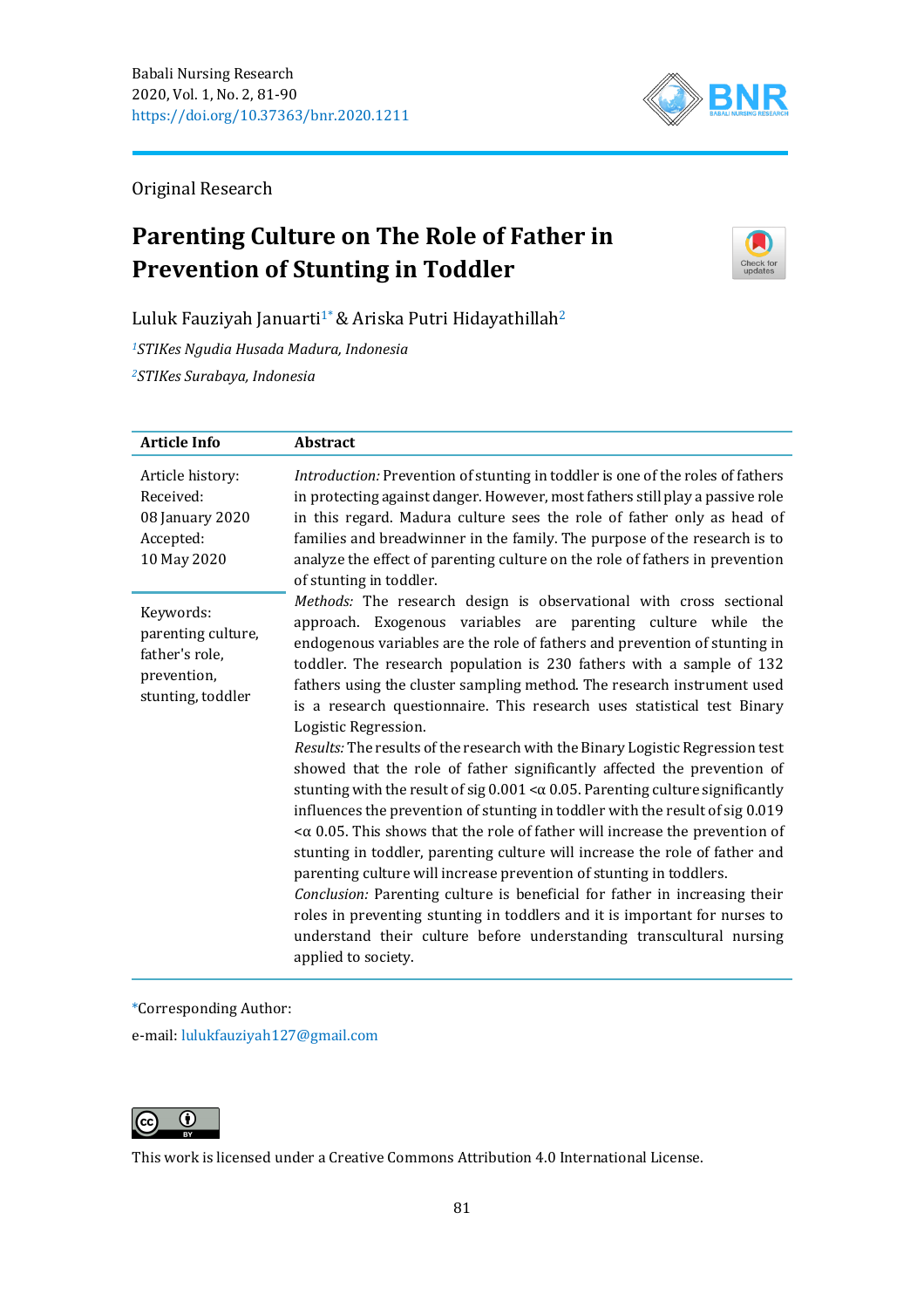#### **INTRODUCTION**

The toddler's growth and development period is fast-paced and will never be repeated. The important thing that parents should know is nutritional status in toddlers. Nutrition is an important factor to support child development. Growth and development of children are influenced by parenting by parents. If poor nutritional status happened, it will cause stunting [1]. Stunting is a chronic malnutrition problem that causes growth disorders in children such as the child's height is lower or shorter (dwarf) than the standard age [2].

Stunting is an incident that occurs globally, estimated to be around 171 million to 314 million children under the age of five experience stunting and 90% of them are in countries of the African and Asian continents. Global nutrition report shows that Indonesia is included in 17 countries among 117 countries, which have three nutritional problems, stunting, wasting and overweight in toddlers. In Indonesia, estimated to be around 7.8 million children under the age of five are stunted, this data is based on a report released by UNICEF. Indonesia is in the top 5 countries with a high number of children under five experiencing stunting. The prevalence of stunting children under five in Indonesia according to the Ministry of Health (2018) reached 37.2% and ranked 24th out of 32 Provinces in Indonesia. Based on data from the Indonesian Ministry of Health (2018), there are 100 districts in Indonesia that have quite high stunting rates, 11 of them is in East Java [2]. Nutrition Status Monitoring Data (PSG) of East Java Province in 2015 showed the prevalence of stunting in Bangkalan was

the highest in East Java, which is 53.2% with details of the prevalence of very short toddlers at 27.4% and short toddlers at 25.8% [3].

Factors causing stunting which is a reflection of the problem of growth disturbance at an early age due to nutritional and non-nutritional factors. Factors causing stunting are: 1) nutrient deficiency (energy, macronutrients and micronutrients), 2) infections (injuries to the gastrointestinal mucosa, systemic effects and immunizations), and 3) mother-child interactions (maternal nutrition and reserve at birth, and behavior in interaction) which is influenced by socioeconomic / family education level [4]. Several other factors of causing stunting, i.e. maternal knowledge, diet, health services, and food security. According to the United Nations Children's Fund (UNICEF) parenting is one of the indirect factors related to the nutritional status of children including stunting. Stunting problems, especially those that occur in toddler, are considered serious problem because they can result in delays in motor development and decreased in intelligence. The short-term impact of cases of malnutrition is children become apathetic, speech disorders and other developmental disorders, while long-term effects are decreased in IQ scores, decreased in cognitive development, impaired concentration of attention and decreased in self-confidence as well as at risk of obesity, glucose tolerance, coronary heart disease, hypertension, osteoporosis, decreased in performance and productivity [5]. The family plays an important role in all forms of prevention [6].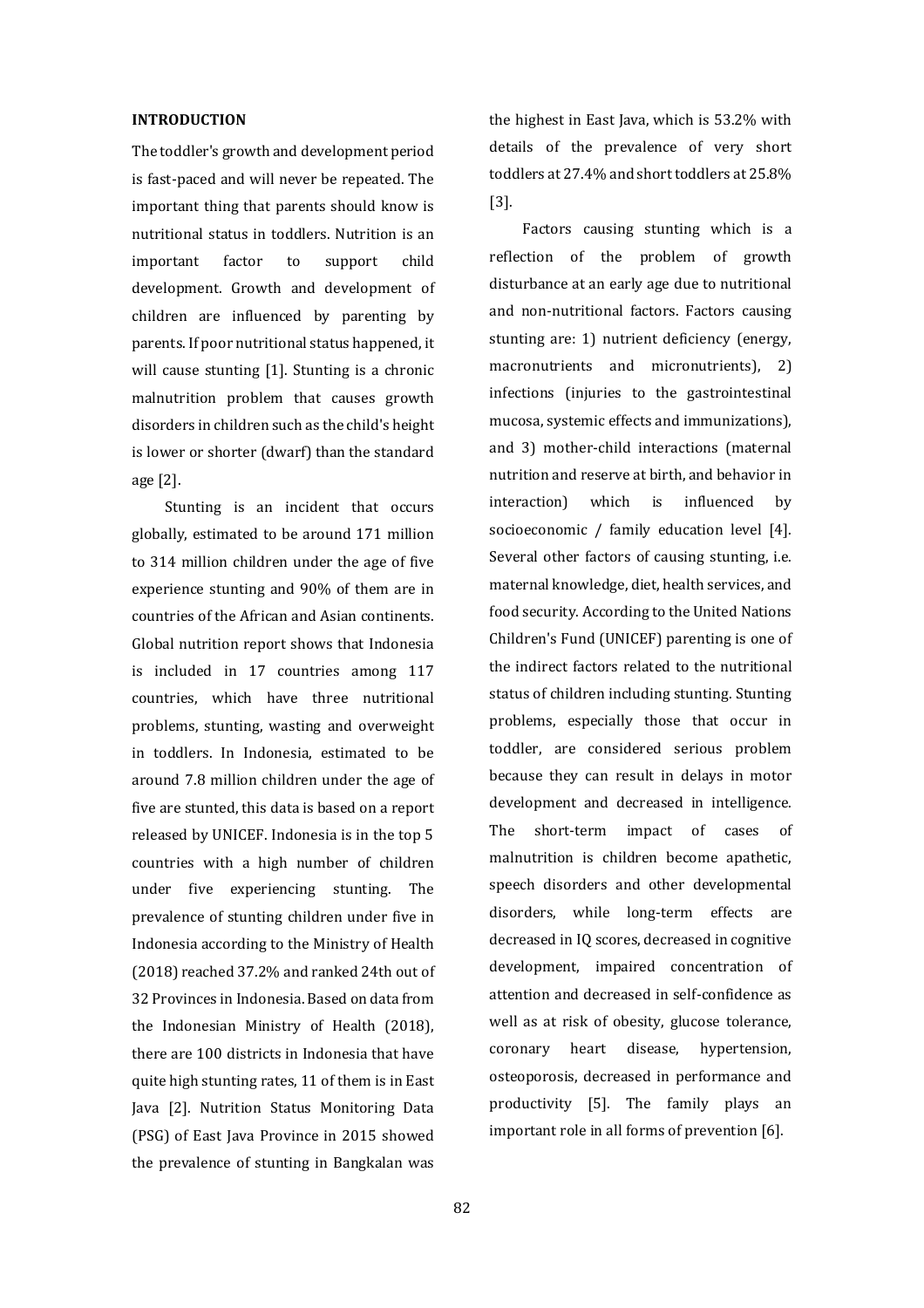There is a formal and informal role in a family. The formal role of the family is divided into role as father, role as mother, and role as child [7]. The important role of mothers in most families are health leaders and caregivers [6]. According to the research of Jannah, et al. (2016) mothers have poor prevention of stunting. Therefore, the role of fathers, who become secondary roles, or supporters of the role of mothers, is needed [6].

The role of father in the common family as the head of the family, additionally, the other role is as decision making. Decision making in the family emphasizes more on the interactions between family members as an effort in negotiations or decision making. The role of fathers in the family can be measured by how fathers play a role in decision making, breadwinners, protection from risks / dangers, providers of support and motivation, and health care providers [8]. The research of Setyowati et al. (2013) shows that most fathers have an active role in their family as decision makers, protection from danger or risk, as well as providing motivational support to their wife, while some fathers have a passive role in the family such as not performing their roles in protection from danger or risk and the father who play a passive role does not participate in caring for children when their children are sick [8].

Factors that influence the weak role of father in preventing stunting in toddler consist of two factors, internal factors and external factors. Internal factors consist of age, education, occupation and previous experience. External factors come from the physical environment, health workers, care culture and socioeconomic [8]. Based on cultural aspects of parenting, the cause of the weak role of fathers in preventing stunting under five is because in Madura culture the role of fathers as heads of families and breadwinners in the family [9]. Besides that, the role of Madura's father as a decision maker. While the role of mothers as child care [10].

The impact of the weak role of fathers in stunting prevention will affect the development of toddlers [10]. Stunting will cause an increase in stunting in infants. If the stunting is not detected and prevented quickly and appropriately, it can cause delays in motor development and decreased intelligence [11]. The second effect is adding to the burden on the mother because it is considered as the primary caregiver and full responsibility for all household matters [10].

Culture is the most important thing in family health counseling and education. So, in order to prevent stunting in toddler, the Madurese family needs an understanding of the father's parenting culture. Strategies to prevent stunting in toddler according to the transcultural nursing theory Leininger (2001) in Fitriyah (2016), nurses can help fathers by maintaining a culture of care (culture care preservation) if the parenting culture is beneficial in preventing stunting in toddler. But it does not rule out the possibility of negotiations on cultural care (culture care accommodation) even the reconstruction of family culture (culture care restructuring) if the adoption of a culture of care from fathers provides less favorable opportunities in preventing stunting in toddler [12].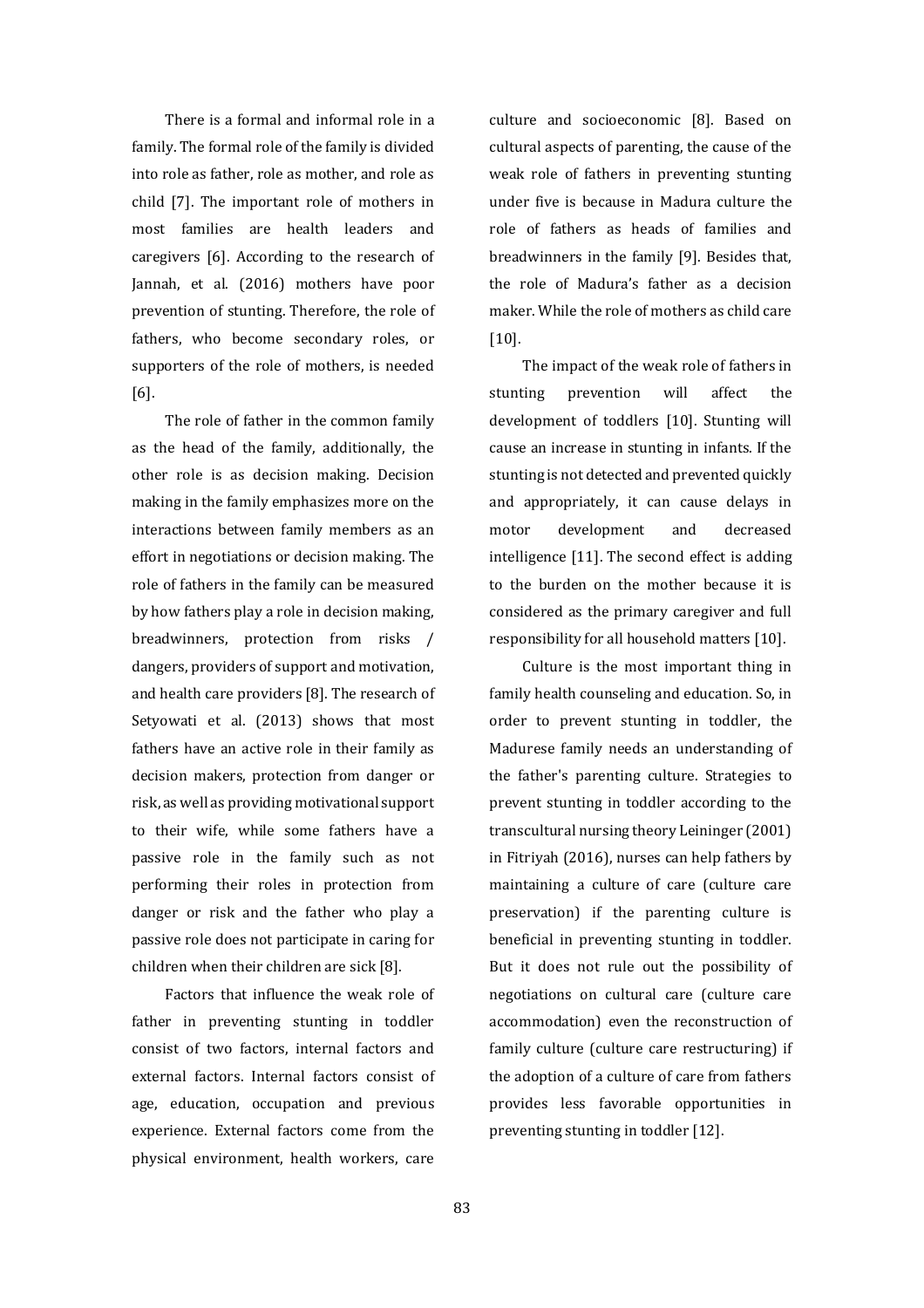### **METHODS**

The research design used observational with Cross Sectional approach that research conducted by taking a relatively short period of time and a certain place. The population in this study is the father who toddler age (1-5 years) in the work area of the Kwanyar Health Center in Bangkalan Regency as many as 230 people. The sample size used in this study was 132 people with a sampling method using the cluster sampling technique. The research instrument used a research questionnaire Statistical analysis was obtained by using a computerized statistical test using Binary Logistic Regression with a significance level of  $p < \alpha$  (0.05).

This study has passed the ethical review conducted by research Ethics Commission of STIKes Ngudia Husada Madura with number 428 KEPK dated December 10, 2019.

#### **RESULTS**

The results shown there was an influence the characteristics of the father on the father's role, the influence of characteristics of father on the prevention of toddler stunting, the influence of role of the father on the prevention of toddler stunting, the influence of parenting culture on the role of father, the influence of parenting culture on the prevention of toddler stunting. The results of statistical test analysis using Binary Logistic Regression can be seen in tables 1, 2, and 3.

Based on data from the results of the study in table 1 found that the role of fathers significantly influence the prevention of stunting of toddlers with sig results of 0.001  $<sub>α</sub>$  0.05 so that Ha is accepted. Based on the</sub> research data in table 2, it was found that the father's role significantly affected the father's role with a sig result of  $0.001 < \alpha$  0.05 so that Ha was accepted. Based on the research data in Table 3 it was found that the role of fathers significantly influences the prevention of stunting with sig results of  $0.001 < \alpha$  0.05 so that Ha is accepted.

#### **Table 1**

Binary Logistic Regression Test results role of fathers against prevention of toddler stunting

| Variables in the Equation              |       |      |       |    |      |                 |  |
|----------------------------------------|-------|------|-------|----|------|-----------------|--|
|                                        | в     | S.E. | Wald  | Df | Sig. | Exp(B)          |  |
| Role of Fathers against                | 2.468 | .84  | 8.496 |    | .001 | 11,800          |  |
| Prevention of Toddler                  |       | 7    |       |    |      |                 |  |
| <b>Stunting</b>                        |       |      |       |    |      |                 |  |
| <b>Binary Logistic Regression Test</b> |       |      |       |    |      | $\alpha$ : 0.05 |  |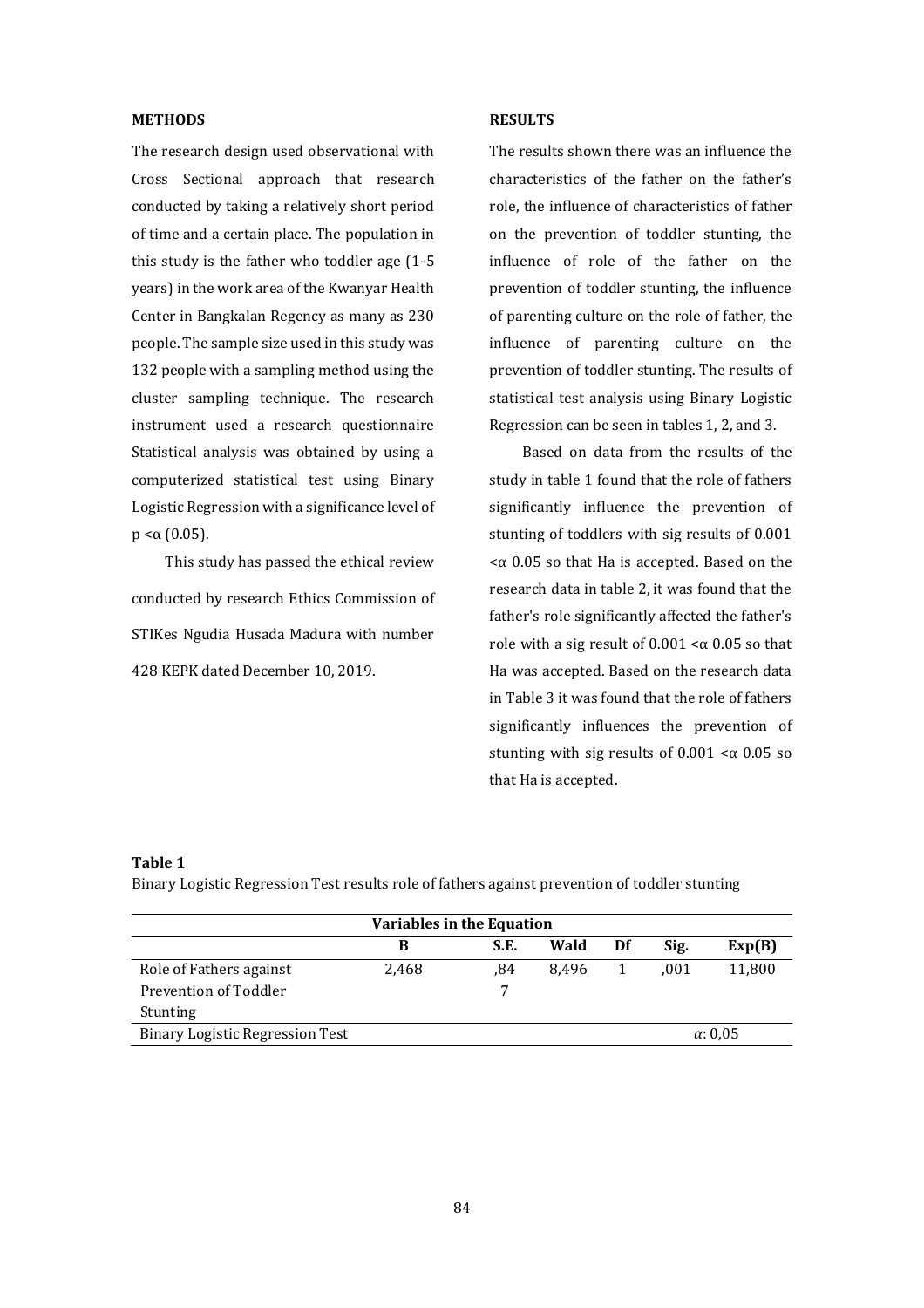## **Table 2**

Results of Binary Logistic Regression of parenting culture against the role of father

| <b>Variables in the Equation</b>       |       |      |       |    |                 |        |
|----------------------------------------|-------|------|-------|----|-----------------|--------|
|                                        | В     | S.E. | Wald  | Df | Sig.            | Exp(B) |
| Parenting Culture against the Role     | 3.481 | 1.32 | 6.865 |    | .009            | 32.500 |
| of Father                              |       |      |       |    |                 |        |
| <b>Binary Logistic Regression Test</b> |       |      |       |    | $\alpha$ : 0.05 |        |

#### **Table 3**

Binary Logistic Regression Test Results of Cultural Care for Preventing Stunting Toddlers

| Variables in the Equation           |       |      |       |    |      |                 |
|-------------------------------------|-------|------|-------|----|------|-----------------|
|                                     | в     | S.E. | Wald  | Df | Sig. | Exp(B)          |
| <b>Cultural Care for Preventing</b> | 3.045 | 1.29 | 5.509 |    | .019 | 21.000          |
| <b>Stunting Toddlers</b>            |       |      |       |    |      |                 |
| Binary Logistic Regression Test     |       |      |       |    |      | $\alpha$ : 0.05 |

#### **DISCUSSION**

# *Role of Fathers towards Prevention of Toddler Stunting*

The role of fathers formed by the constructs of caregivers, educators, supervisors and disciplinarians, protectors and supporters significantly influence the prevention of toddler stunting formed by constructs of knowledge, attitudes, and actions with results of  $0.001 < \alpha$  0.05 (Table 1). This shows that the role of fathers increases the prevention of toddler stunting.

The role of fathers will be a motivator that gives rise to health behaviors. The role of fathers in the family is to protect the family from health threats / risks. When the father's role is good, it will encourage the father to produce good toddler stunting prevention behavior as well.

The revised Pender Health Promotion Model (2002) emphasizes the importance of cognition, and specific behavioral effects as primary motivators of toddler stunting prevention behaviours. Six specific behavioral cognitions and behaviors that are considered to be the main motivations in encouraging individuals to engage in health promotion are identified in the model as: Benefits of action, barriers to action, and perceived selfproficiency, effects related to activities, interpersonal influences, and situational influences. Cognition and specific behavioral effects, namely the role of the hypothesized father directly related to health promotion actions including positive perceptions of expected and expected outcomes, obstacles to acting minimally, effective and skilled feelings, positive feelings about healthy behavior, the existence of family social support and peers, positive role models, and the availability of appropriate, safe and fun environmental contexts [13].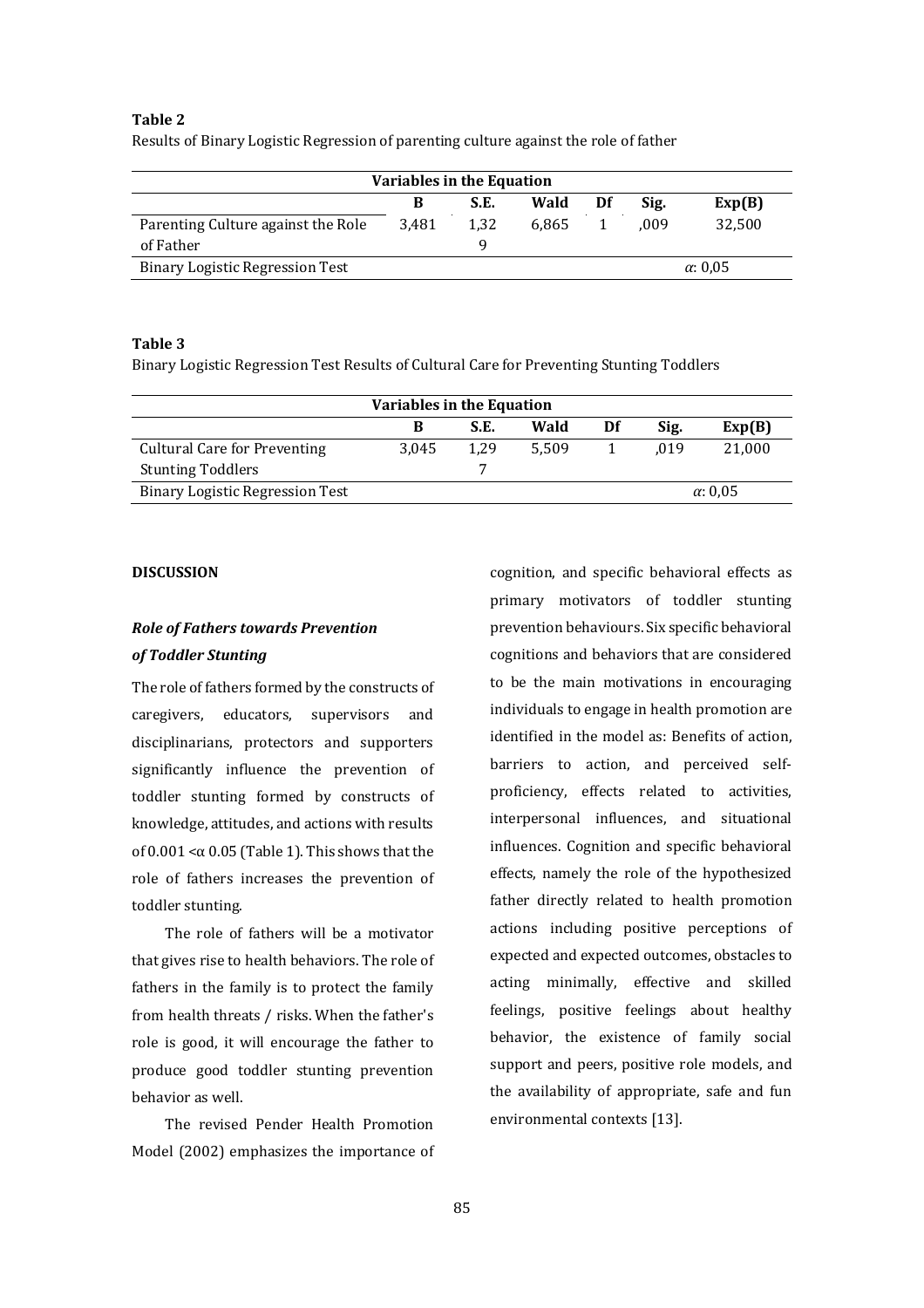The family plays an important role in all forms of prevention [6]. Family role divided into a formal and informal. The formal role of the family is divided into roles as father, role as mother, and role as child [7]. The research of Setyowati et al (2013) shows that most fathers have an active role in their family, namely as a decision maker, protection from danger or risk, as well as providing motivational support to their wives, while some fathers have a passive role in their family that is not performing their role in protection from danger or risk, other than that the father who plays a passive role does not participate in caring for children when their children are sick [8].

In the Pender model (2002), the final outcome of a behavior is influenced by one's sense of commitment to the action plan with the specific strategy identified, and one's capacity to suppress competition between demands and choices in this case the role of the father. Health promotion behavior is the end result of action in the model. Pender and colleagues emphasize that health promotion behavior, namely prevention of stunting, is ultimately aimed at achieving positive health outcomes for clients that must produce positive health experience for toddlers [13].

The role of fathers increases the prevention of toddler stunting. Cognition and specific effects of behavior that are hypothesized to be directly related to health promotion actions include positive perceptions of expected and expected outcomes, barriers to acting minimally, effective and skilled feelings, positive feelings about healthy behavior, family social support and peers, a positive role model that is the role

of the father, and the availability of an appropriate, safe and pleasant environment context [13].

According to Joventino, Ximenes, Almeida, & Oria, (2012) in Astuti and Elfi (2018), the key to reducing mordibality and mortality due to stunting is to prevent stunting [8]. Prevention of stunting fewer than five has 3 levels, namely, primary prevention, secondary prevention, tertiary prevention [14].

Primary prevention is health promotion and preventive measures taken to maintain a longer healthy condition and prevent the arrival of a disease, secondary prevention is early diagnosis and appropriate treatment, while tertiary prevention is the recovery phase of a sick condition with the aim of reducing the impact of complications of the disease suffered by means of improve the quality of health and daily activities.

The role of fathers includes caregivers, educators and role models, supervisors and disciplinarians, protectors, and supporters. These five roles will shape the role of fathers in preventing toddler stunting. The role of fathers is a motivator of specific cognitive effects in the interpersonal influence put forward by Pender (2002) which will influence health promotion behaviors to prevent toddler stunting [13].

## *Parenting culture on the role of fathers*

Parenting culture shaped by the construct of task and time significantly influences the role of fathers formed by the constructs of caregivers, educators and modelers, supervisors and disciplinarians, protectors,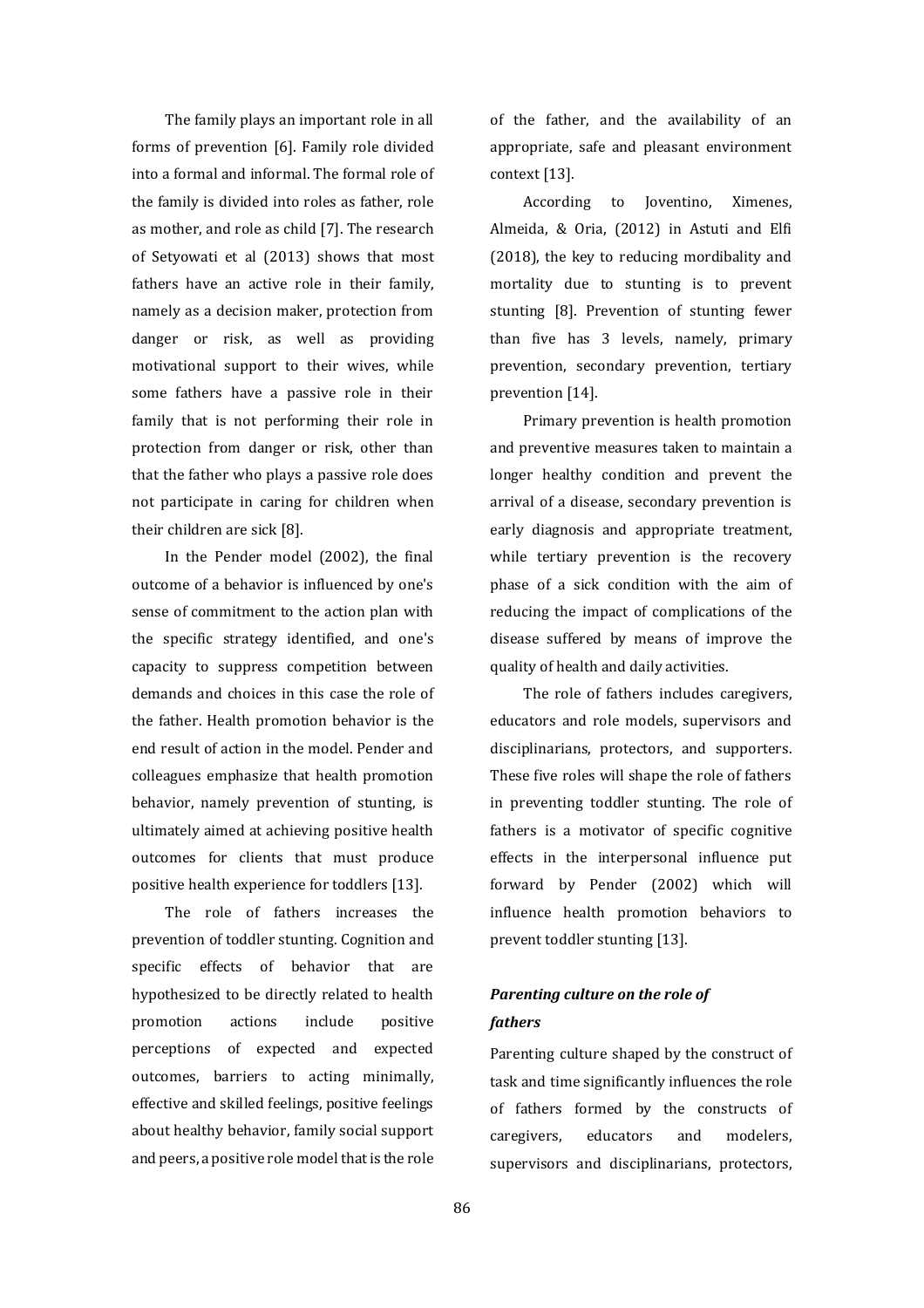and supporters with the result of sig  $0.009 < \alpha$ 0.05 (Table 2). This shows that nurturing culture increases the role of fathers.

A good care culture will also result in the role of a good father in caring for toddlers. Culture is hereditary as a learning process to create one's behavior. Culture is the basis of the family to determine its behavior. Culture becomes one of the characteristics of fathers who will determine the primary motivator in carrying out the role of fathers.

Family cultural orientation or background can be the most related variable in understanding family behavior, value systems and family functions. Because culture permeates and surrounds individual, family and social actions, the consequences are pervasive and the implications for practice become widespread [6].

Leininger (2001) defines the transcultural nursing paradigm as perspectives, beliefs, values, concepts in the implementation of nursing care in accordance with the cultural background of the four central concepts of nursing, namely: humans, the healthy component of illness, the environment and nursing [13].

According to Pender (2002), culture is a personal factor that is related to specific cognitive affect on interpersonal influence that is the role of the father so that it results in the final behavior of health promotion to prevent toddler stunting [13]. Own culture according to Sunrise Model Leininger (2001), nurses can help fathers by maintaining a culture of care (culture care preservation) if the culture of care is profitable. But it does not rule out the possibility of negotiations on cultural care (culture care accommodation)

and even the reconstruction of family culture (culture care restructuring) if the adoption of a culture of care from fathers presents unfavorable opportunities [13].

## *Culture of Care for Prevention of Toddler Stunting*

Parenting culture formed by the task and time construct significantly influences the prevention of toddler stunting which is formed by the construct of knowledge, attitudes, and actions with a result of sig 0.019 <α 0.05 (Table 3). This shows that parenting culture increases prevention of toddler stunting.

Culture is the basis of a person in shaping his behavior. The father's culture is inherited from generation to generation so that it can cover father's behavior. The father's behavior will then be passed down later to his child so that it will continuously shape the child's behavior as well. But culture can change according to the times. In this study, the father had used one of the interventions offered by Leininger so that the original of Madurese parenting culture was not fully utilized.

The revised Pender health promotion model (2002) directly revealed that personal factors could influence the final process of health promotion behavior. Personal factors discussed here include a culture of care that can directly influence health promotion behaviors to prevent toddler stunting [13]. However, this culture can change over time with the concept offered by Leininger (2001), namely maintenance of culture (culture care preservation), cultural negotiations (culture care accommodation) and restructuring culture (culture care restructuring) [13].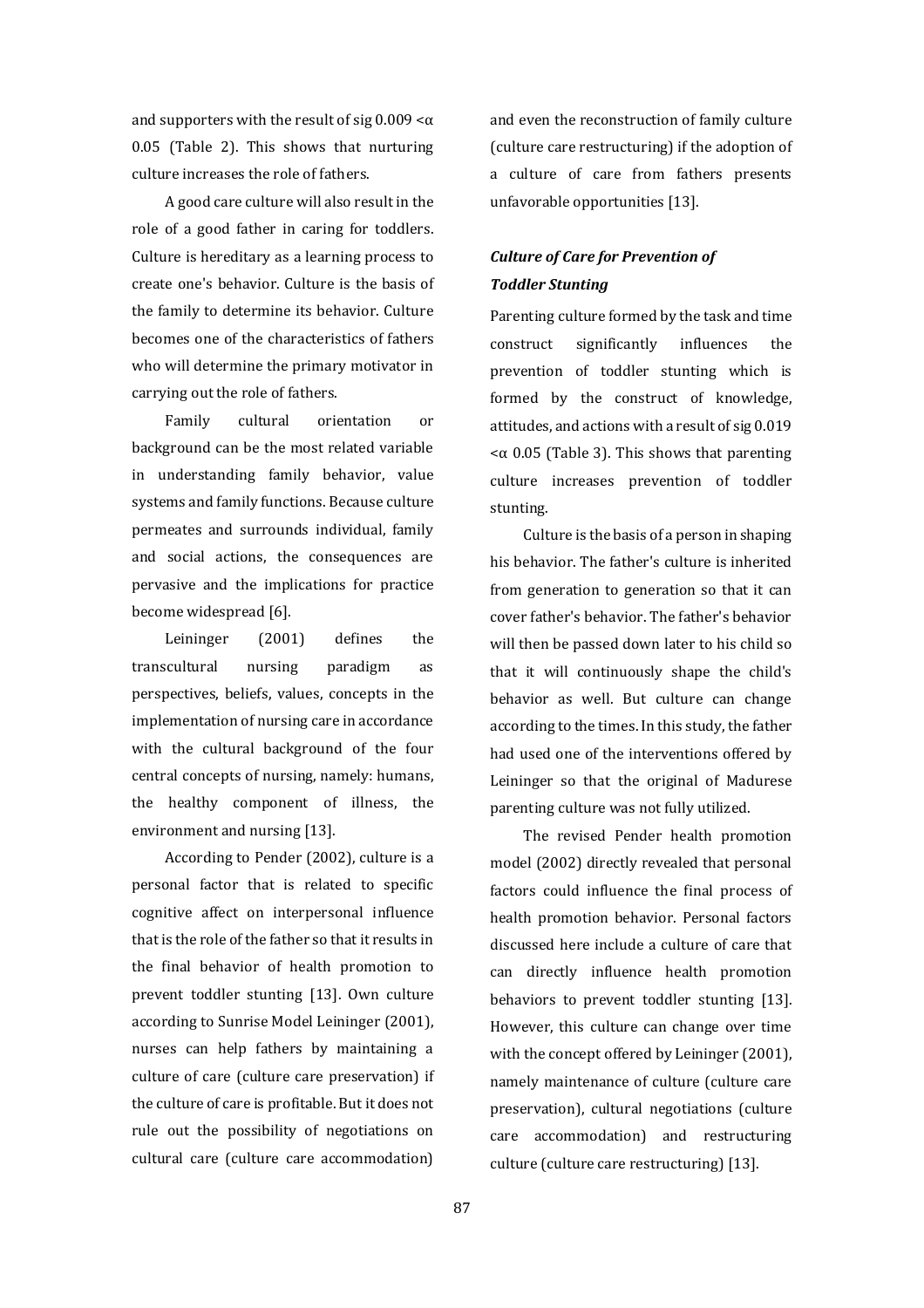# *Culture of Care for Father's Role in Preventing Toddler Stunting*

The results of the study showed that the direct effect on preventing stunting for toddlers was stronger than the indirect effect. So that the influence of parenting culture directly influences the prevention of toddler stunting compared to the indirect effect of parenting culture on the prevention of toddler stunting through the role of fathers.

This shows that parenting culture is more influential in increasing the role of fathers directly compared to the influence of parenting culture in increasing prevention of toddler stunting. In addition, the role of fathers directly influences the prevention of toddler stunting. So it can be concluded that parenting culture has a strong direct influence in increasing the role of fathers to achieve prevention of toddler stunting and the role of fathers directly influencing prevention of toddler stunting.

Parenting culture will increase the role of fathers. These personal factors are directly related to increasing the role of fathers. Culture is the basis for shaping one's behavior so that fathers can carry out their roles properly. Parenting culture can shape the role of fathers through well-done tasks and free time. With the tasks and time carried out well, then the role carried out by the father will be good [15].

The role of the father is all of his involvement in the child. Fathers can nurture, educate and set an example, supervise and be disciplined, protect, and support all the needs of children. In the Madurese parenting culture, the duties and times of fathers are only used in making a living so that the role of fathers in caring for children is not fulfilled. However, Madura's parenting culture has shifted, so that father's duties and time are oriented to the needs of the child so that the role of the father in caring for the child is fulfilled. Madura's cultural shift shows that today's sophisticated technology with various digital information and fathers is also involved in the care of children. The role of fathers in parenting six month baby who have fathers involved in their care have better grades in motor development. Numerous studies show that fathers who are involved, caring for, and joking with their babies have children with higher IQs, and better language and cognitive capacity [16].

Parenting culture is very necessary to increase the role of fathers in preventing toddler stunting. Personal factors will influence the specific cognitive affect of behavior which will influence the promotion of health prevention of toddler stunting [13]. The results also concluded that there was a positive and significant relationship between the role of fathers and prevention of toddler stunting. If the role of the father increases, it will also increase prevention of toddler stunting.

Parenting culture has a significant relationship with the role of fathers, positive health behaviors in preventing toddler stunting and greatly helping toddlers to reduce the risk of stunting under five. Parenting culture can increase the role of fathers and prevent toddler stunting. Fathers with good parenting culture will make fathers have a good role so that fathers can prevent toddler stunting.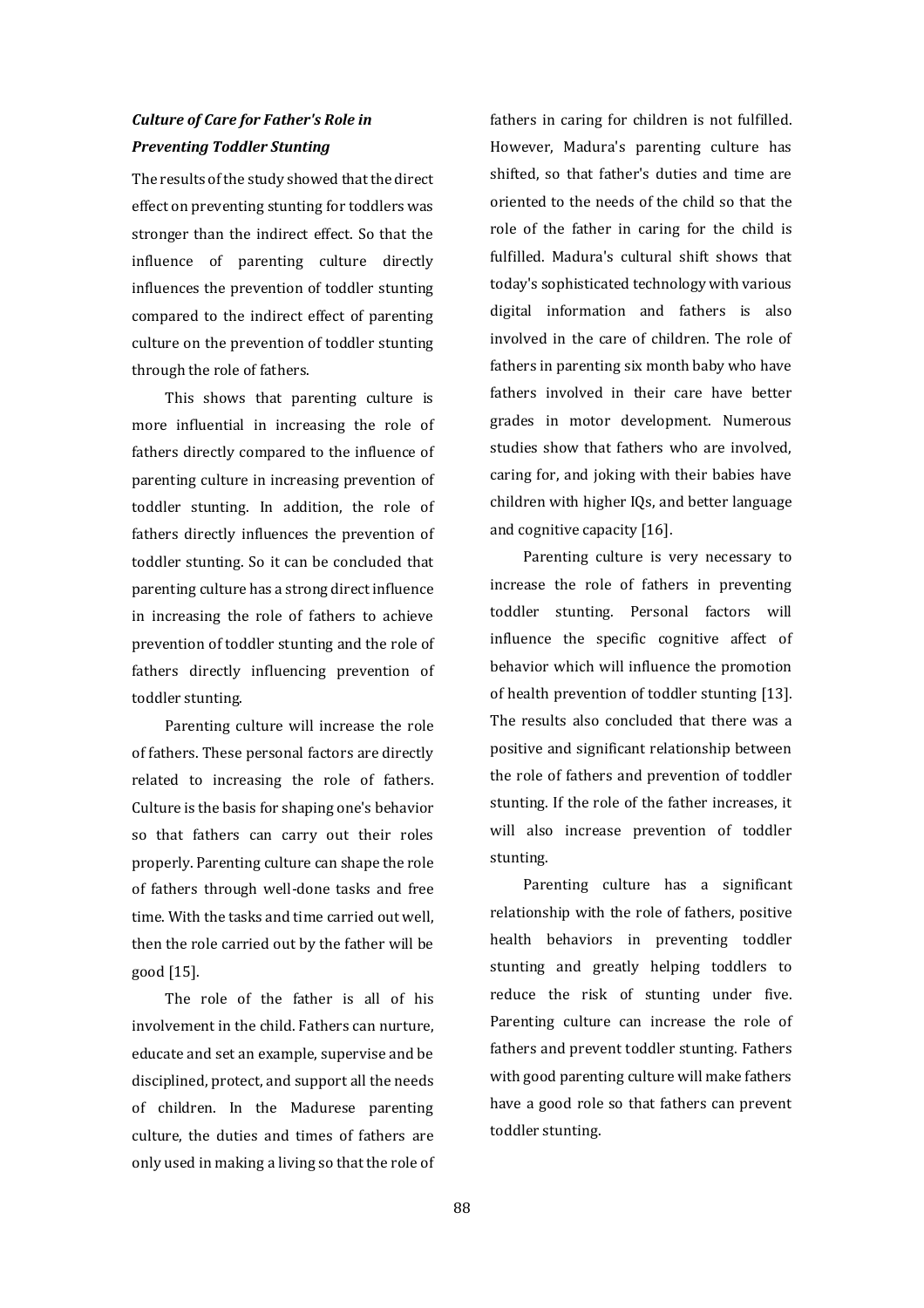#### **CONCLUSION**

The role of father is influential as the primary motivator for stunting prevention of toddler health behavior. A good nurturing culture can enhance and change the role of fathers for the better. Nurturing culture influences how fathers behave in their environment for their personal and children's health. The influence of parenting culture directly affects the prevention of toddler stunting compared to the indirect effect of parenting culture on the prevention of toddler stunting through the role of fathers.

This research can be used as a basis for developing research related to parenting culture. Some of the problems can be investigated including factors that influence the culture of care, and are expected to use a longer period of research and different types of research methods to evaluate the effect of parenting culture on the role of fathers in stunting prevention.

### **REFERENCES**

- [1] Sodikin, Asuhan Keperawatan Anak: Sistem Gastrointestinal dan Hepatobilier. Jakarta, Indonesia: Salemba Medika, 2012.
- [2] Kementrian Kesehatan Republik Indonesia, "Profil Kesehatan Indonesia 2014," Jakarta, 2015.
- [3] Dinas Kesehatan Bangkalan, "Profil Kesehatan Dinas Kesehatan Kabupaten/ Kota Bangkalan," Bangkalan, 2018.
- [4] E. Setiawan, R. Machmud, and M. Masrul, "Faktor-Faktor yang Berhubungan dengan Kejadian Stunting pada Anak Usia 24-59 Bulan di Wilayah Kerja Puskesmas Andalas Kecamatan Padang

Timur Kota Padang Tahun 2018," J. Kesehat. Andalas, vol. 7, no. 2, pp. 275– 284, Jun. 2018, doi: 10.25077/jka.v7i2.813.

- [5] R. P. Sholecha, E. Yunitasari, N. K. A. Armini, and Y. S. Arief, "Analisis Faktor yang berhubungan dengan Pencegahan Stunting pada Anak Usia 2-5 Tahun berdasarkan Teori Health Promotion Model (HPM)," Pediomaternal Nurs. J., vol. 5, no. 1, p. 49, Mar. 2019, doi: 10.20473/pmnj.v5i1.12362.
- [6] M. F. Jannah, B. J. Kepel, and F. R. R. Maramis, "Hubungan antara pengetahuan dan tindakan pencegahan ibu dengan kejadian diare pada balita di Puskesmas Tikala Baru Kota Manado," Pharmacon J. Ilm. Farm., vol. 5, no. 3, pp. 211–217, 2016.
- [7] M. M. Friedman, Buku Ajar Keperawatan Keluarga : Riset, Teori, & Praktik, 5th ed. Jakarta: EGC, 2010.
- [8] F. Efendi and Makhfudli, Keperawatan Kesehatan Komunitas: Teori dan Praktik dalam Keperawatan. Jakarta: Salemba Medika, 2009.
- [9] N. Putri Setyowati, H. Rasni, and E. Ikhtiarini Dewi, "Hubungan Peran Ayah di Keluarga dengan Keikutsertaan Balita Usia 1-24 bulan dalam Pelaksanaan Imunisasi DPT di Desa Pace Kecamatan Silo Kabupaten Jember," Universitas Jember, 2013.
- [10] B. Andayani, Peran Ayah Menuju Coparenting. Sidoarjo: Laros, 2008..
- [11] K. Ni`mah and S. R. Nadhiroh, "Faktor Yang Berhubungan Dengan Kejadian Stunting Pada Balita," Media Gizi Indones., vol. 10, no. 1, pp. 13–19, 2015.